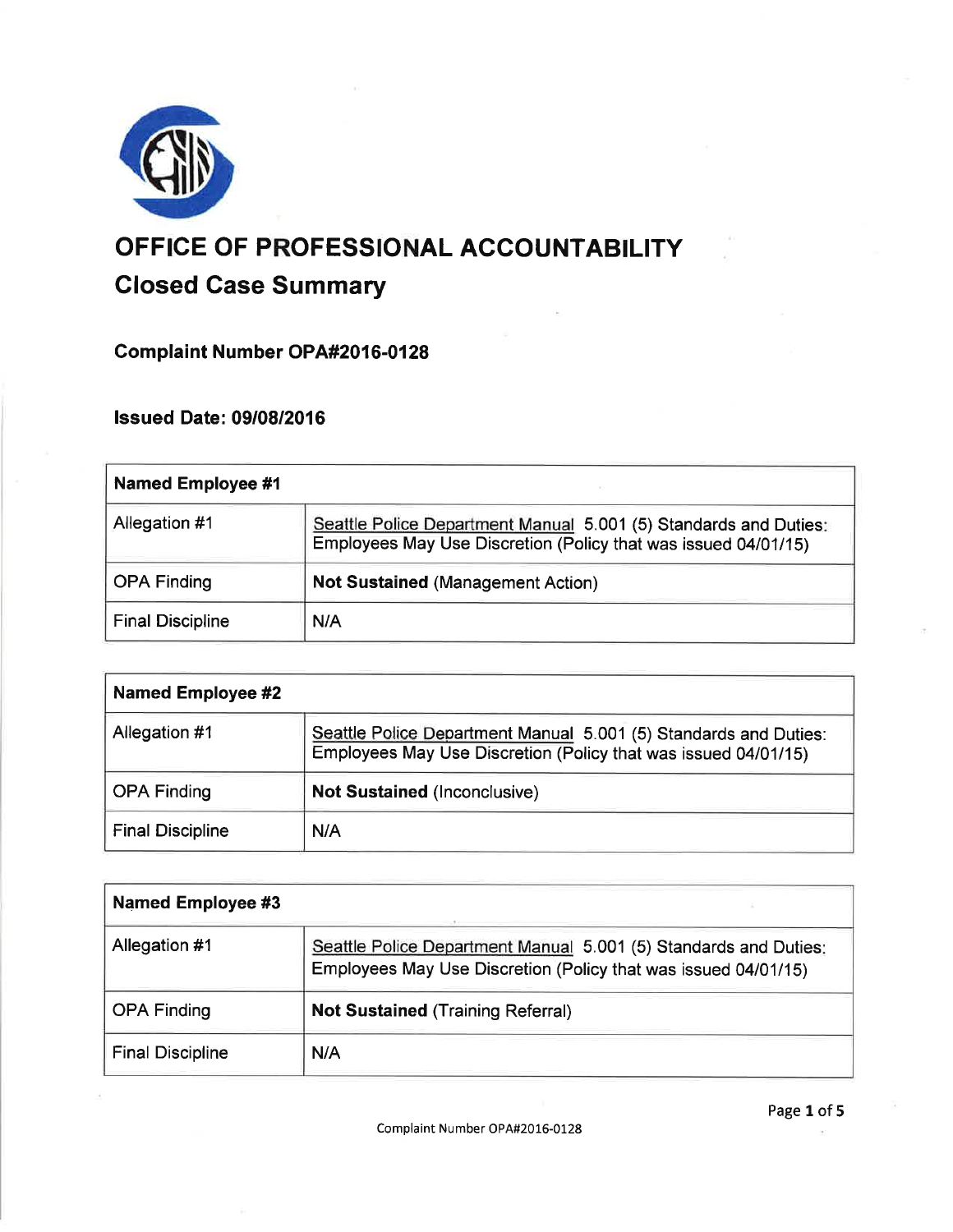| <b>Named Employee #4</b> |                                                                                                                                    |
|--------------------------|------------------------------------------------------------------------------------------------------------------------------------|
| Allegation #1            | Seattle Police Department Manual 5.001 (5) Standards and Duties:<br>Employees May Use Discretion (Policy that was issued 04/01/15) |
| OPA Finding              | <b>Not Sustained (Training Referral)</b>                                                                                           |
| <b>Final Discipline</b>  | N/A                                                                                                                                |

# INCIDENT SYNOPSIS

The Named Employees were working in their respective units when they had contact with the complainant.

## **COMPLAINT**

The complainant alleged that the Named Employees failed to act during an incident in which the complainant and other victims/witnesses followed directions given to them by Named Employee #1 and #2 to contact an alleged suspect and set up a "buy bust" in an effort to get their stolen items returned.

#### **INVESTIGATION**

The OPA investigation included the following actions:

- 1. lnterview of the complainant
- 2. Search for and review of all relevant records and other evidence
- 3. lnterviews of SPD employees

# ANALYSIS AND CONCLUSION

Named Employee #1, a detective with SPD, was alleged to have told the complainant that they should set up a "buy-bust" operation with the person they believed was offering for sale their stolen tools on-line. Named Employee #1 is alleged to have indicated that SPD does not have the staff resources necessary to directly follow up every time a property crime victim spots his or her stolen items for sale on-line, but that arranging to meet the seller themselves can work, so long as 911 is called about an hour before the arranged meeting with the seller so the police can be there at the time. Named Employee #1 told OPA this is essentially what the complainant was told, with one important difference. Named Employee #1 said SPD does not encourage victims to conduct "buy-bust" operations. Rather, victims are told they can arrange to meet the seller in a public place and then bring the police along while it is determined if the items for sale are, in fact, the victim's property. Named Employee #1 also indicated she has been directed by the supervisor of her unit to make this suggestion to victims in similar situations. The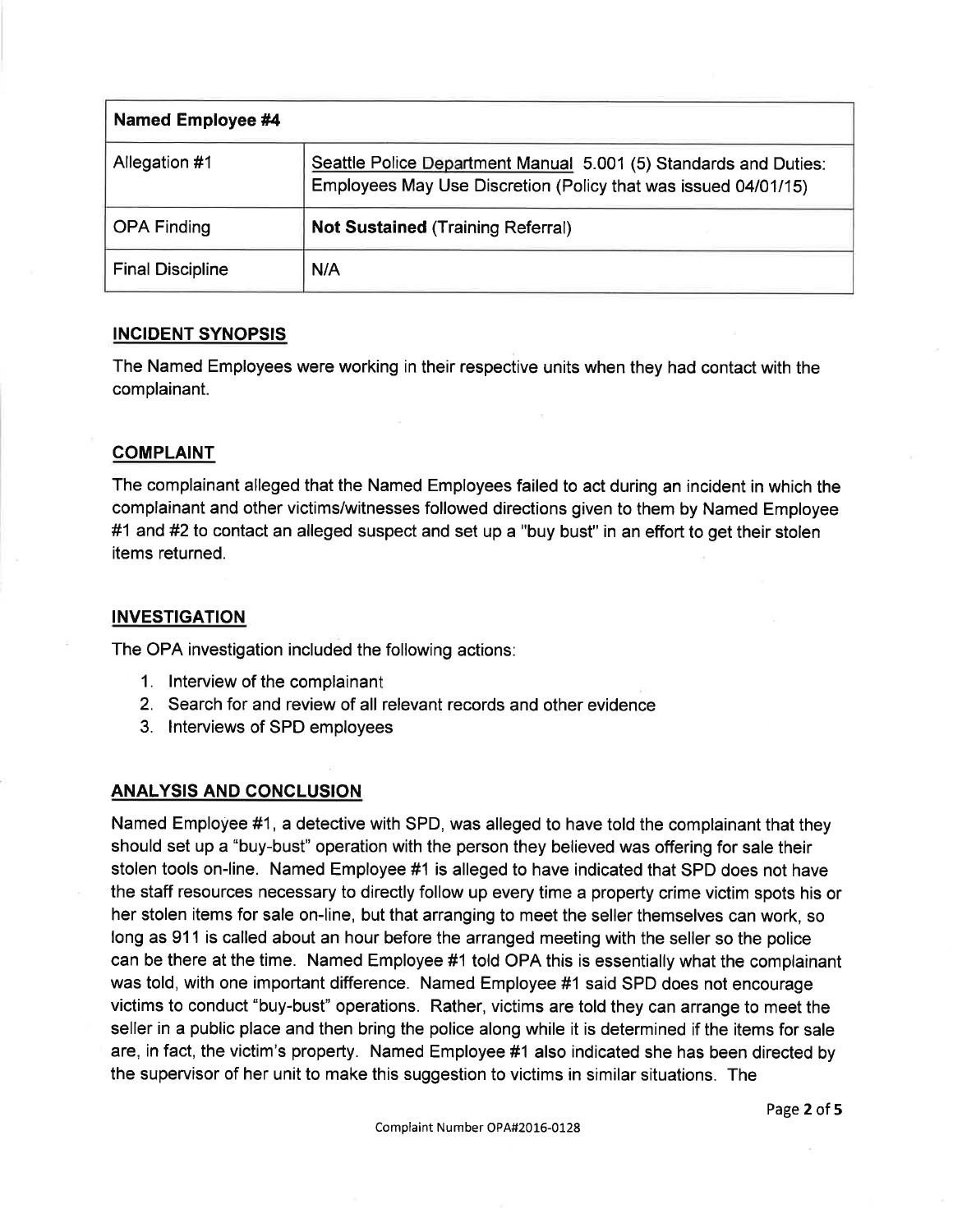preponderance of the evidence supports the conclusion that Named Employee #1 acted in a manner consistent with how she has been directed by her supervisor and with past practice in that precinct. The OPA Director had some significant concerns about the wisdom of having <sup>a</sup> de facto PrecincVDepartment practice of encouraging crime victims to become directly involved in the recovery of their stolen property. Fortunately, in this case, no one was hurt, but it could have turned out very differently. The OPA Director encourages the Department to give careful consideration to the wisdom of this practice and the attendant risks to public safety. lf SPD choses to continue on this course, they should develop and publish clear guidelines and limitations. The OPA Director has written a separate Management Action Recommendation letter to the Chief of Police on this subject, which is attached to this report.

The complainant alleged that Named Employee #2 was on-duty as the precinct desk officer when she came in to talk to someone about finding her stolen property for sale on-line. The complainant alleged Named Employee #2 suggested they consider conducting a "buy-bust" operation themselves to recover their stolen property and then gave them the name and phone number of a detective with whom to speak. Named Employee #2 does not recall this specific contact, and told OPA he would not tell someone to conduct their own "buy-bust" operation. Named Employee #2 told OPA, when people tell him they may have found their stolen items for sale on-line, he refers them to a follow up unit. There is no preponderance of evidence to either support or refute the allegation that Named Employee #2 told the complainant that a "buy-bust" operation would be good idea.

The complainant alleged that, after they flagged down a passing SPD police car driven by Named Employee #3, he refused to stop and assist them; even though they told him it was an urgent matter and they were about to meet a guy they believed was selling their stolen property on-line. The preponderance of the evidence shows. that Named Employee #3 had been dispatched to a Priority 1 call and, as such, was not immediately available for this call. However, he should have taken some sort of affirmative action to make certain the complainant and those with her were not going to be in an unsafe situation. At the very least, Named Employee #3 could have contacted his supervisor to let him know what was happening or used his radio to ask Dispatch for more information about the situation. Named Employee #3 would benefit from some coaching from his supervisor to help him think through his alternatives in similar situations.

Named Employee #4 was assigned, at the time of this incident, to the 911 Police Communications Center as a call-taker. lt was in this role that Named Employee #4 took a call from the complainant on the non-emergency line. Named Employee #4 told OPA that the complainant asked for SPD assistance to stand by while the complainant and her associates met with a person who was offering items for sale the complainant believed had been stolen during a recent burglary. Named Employee #4 said that she told the complainant that the officers should meet with the complainant some blocks away from the meet location and that she (Named Employee #4) could not guarantee the arrival time of the police officers. Finally, Named Employee #4 told OPA she did not have the ability to dispatch officers as that task was handled by another employee. The complainant alleged she was told by Named Employee #4

Page 3 of 5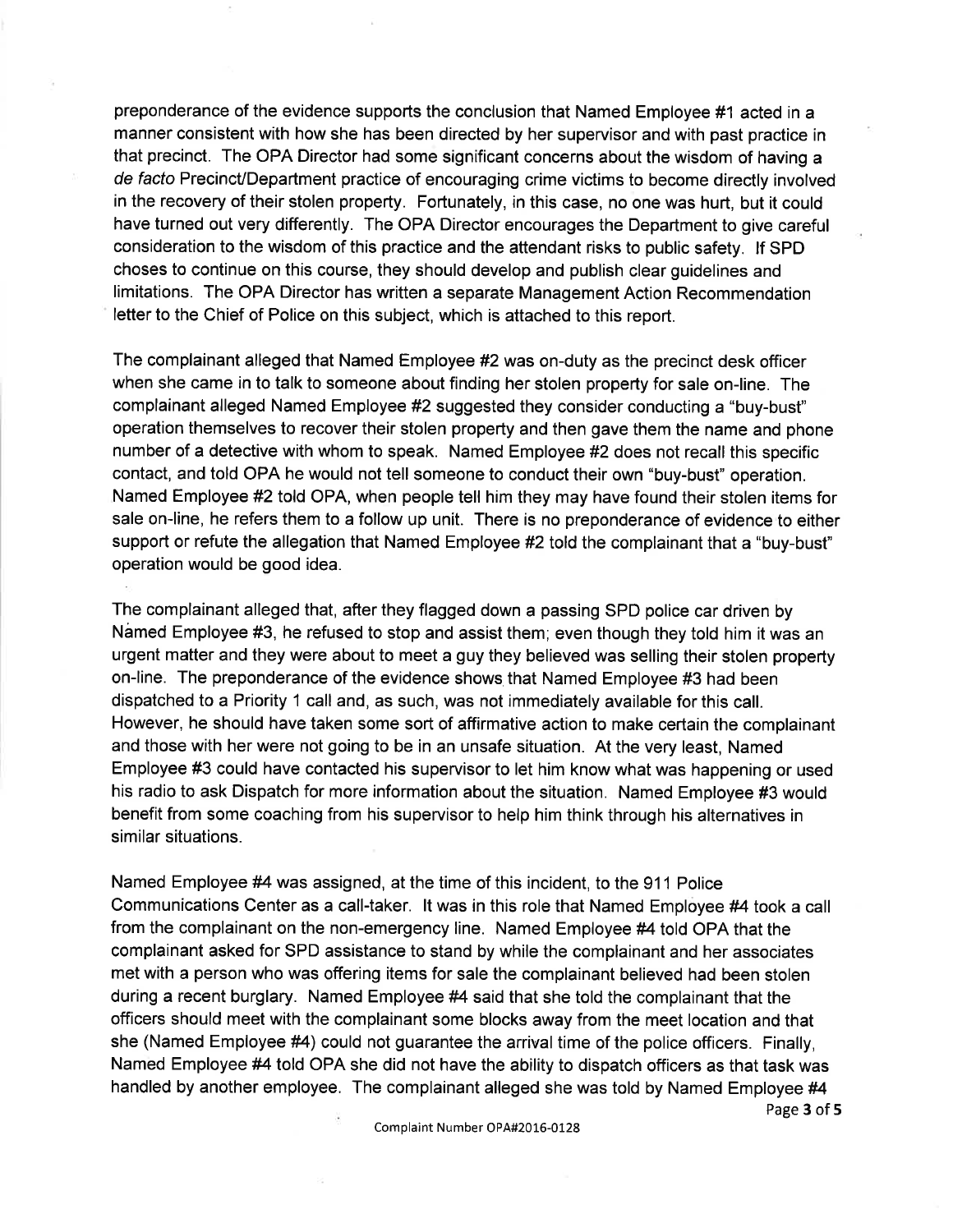that officers had been dispatched, when in fact, they had not been dispatched at the that time. The call was audio recorded and it is clear that Named Employee #4 said, "l'm going to go ahead and send someone out and they will be there as soon as possible. lf anything changes, call 911." It appears that there may have been a misunderstanding between the complainant and Named Employee #4. Named Employee #4 says she did not intend to communicate to the complainant that officers were coming immediately. However, it was reasonable for the complainant to assume this based on the phrase, "l'm going to go ahead and send someone out."

#### FINDINGS

#### Named Employee #1

#### Allegation #1

The preponderance of the evidence supports the conclusion that Named Employee #1 acted in a manner consistent with how she has been directed by her supervisor and with past practice in that precinct. Therefore a finding of Not Sustained (Management Action) was issued for Sfandards and Duties: Employees May Use Discretion.

The OPA Director's letter of Management Action recommendation to the Chief of Police is attached to this report.

#### Named Employee #2

#### Allegation #1

There is no preponderance of evidence to either support or refute the allegation against Named Employee #2. Therefore a finding of Not Sustained (lnconclusive) was issued for Standards and Duties: Employees May Use Discretion.

#### Named Employee #3

#### Allegation #1

The evidence showed that Named Employee #3 would benefit from additional training. Therefore a finding of Not Sustained (Training Referral) was issued for Standards and Duties: Employees May Use Discretion.

Required Training: Named Employee #3's supervisor should have a discussion with Named Employee #3 using this incident as an opportunity to consider what he (Named Employee #3) could have done differently to get assistance for the complainant and her companions.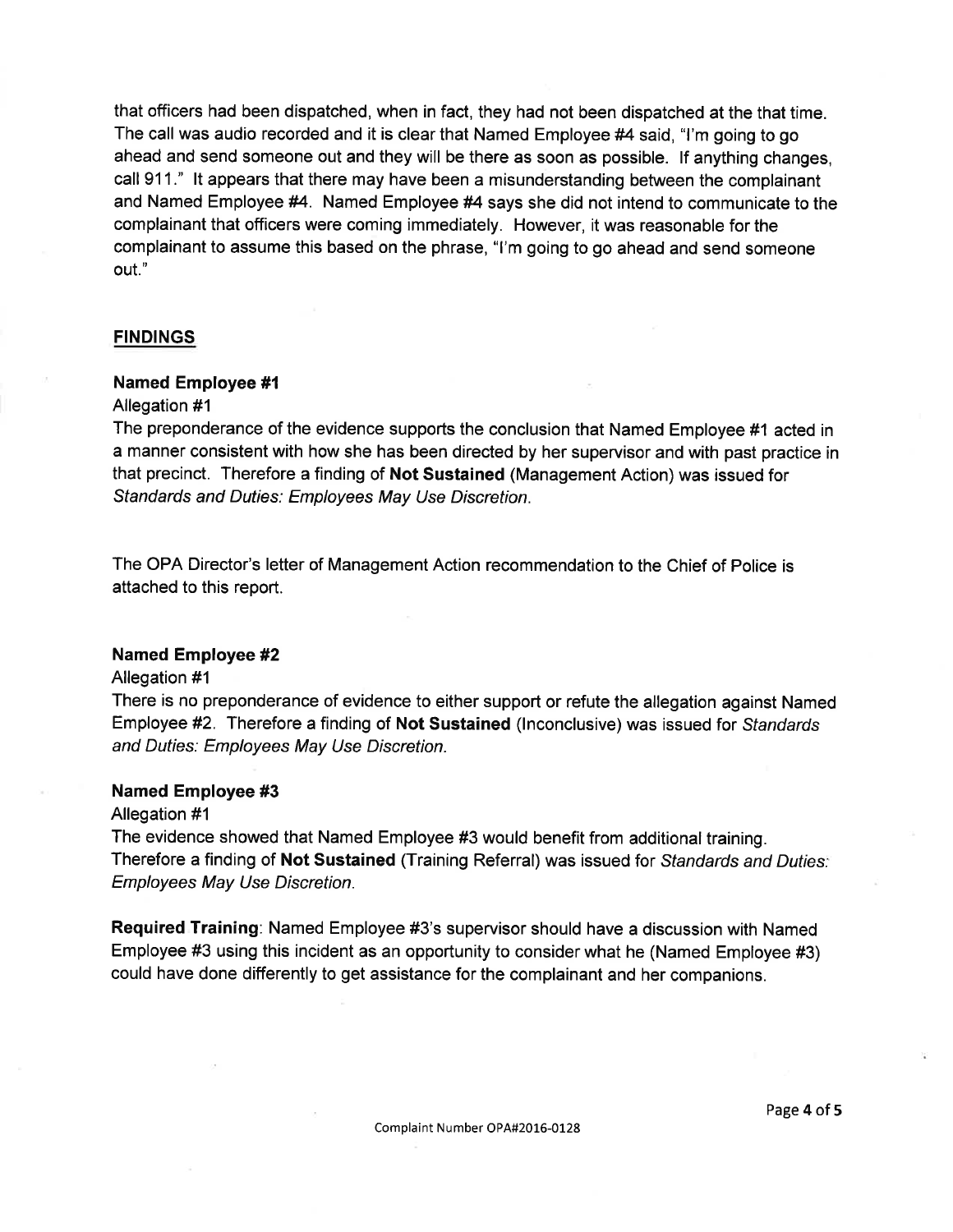## Named Employee #4

Allegation #1

The evidence showed that Named Employee #4 would benefit from additional training. Therefore a finding of Not Sustained (Training Referral) was issued for Standards and Duties: Employees May Use Discretion.

Required Training: Named Employee #4 should be counseled by her supervisor to be more precise in how she communicates with others. lt is recognized that Named Employee #4 is no longer in a call-taking role. Nonetheless, clear communication is an important aspect of all positions within SPD.

NOTE: The Seattle Police Department Manual policies cited for the allegation(s) made for this OPA Investigation are policies that were in effect during the time of the incident. The issued date of the policy is listed.

Complaint Number OPA#2016-0128

Page 5 of 5